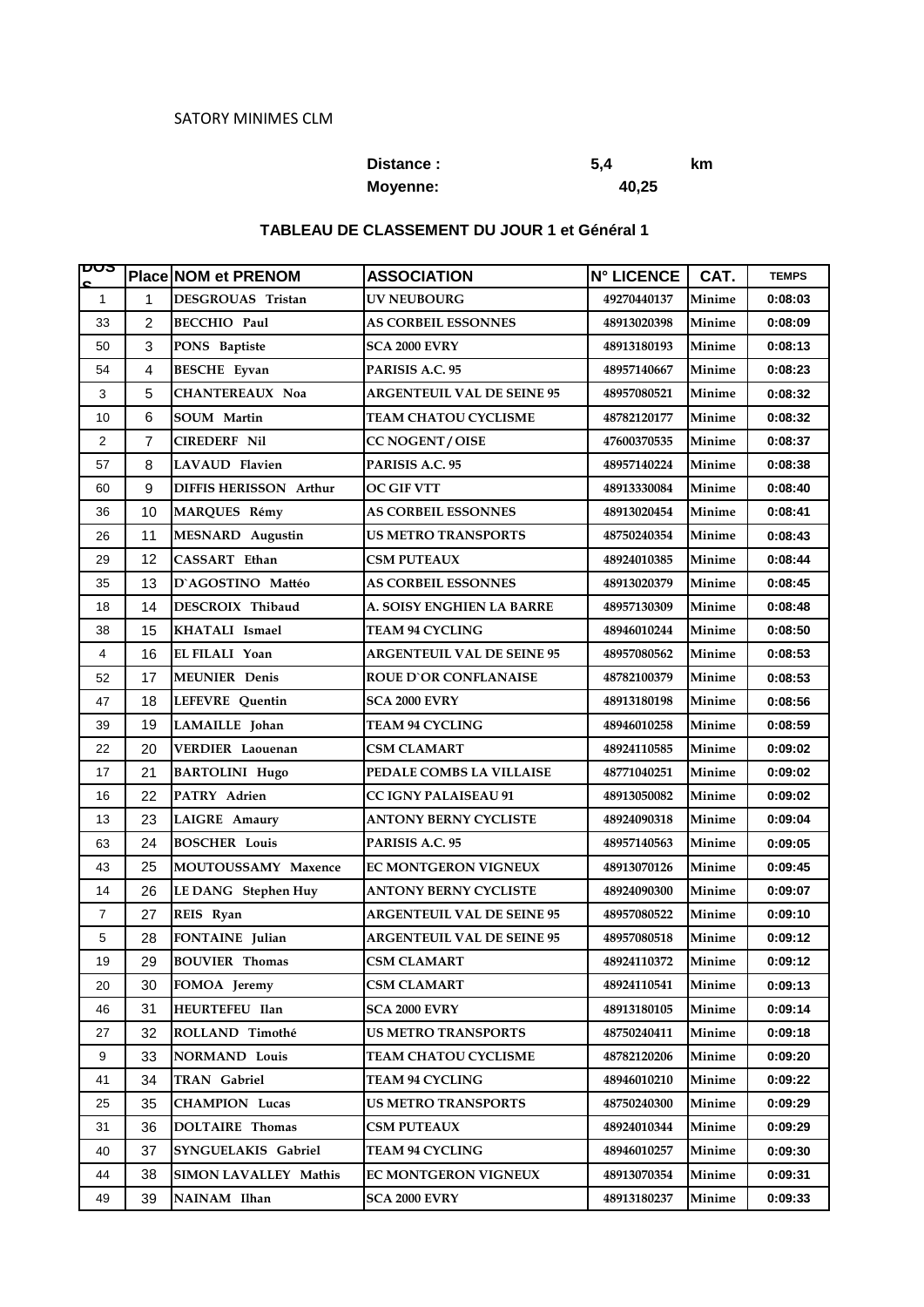| 32 | 40 | LIONETON Maël                 | <b>CSM PUTEAUX</b>                   | 48924010068 | Minime          | 0:09:34 |
|----|----|-------------------------------|--------------------------------------|-------------|-----------------|---------|
| 55 | 41 | <b>DECHAUX Colin</b>          | PARISIS A.C. 95                      | 48957140539 | Minime          | 0:09:34 |
| 28 | 42 | <b>SAIR GODEAU Salmane</b>    | <b>US METRO TRANSPORTS</b>           | 48750240407 | Minime          | 0:09:35 |
| 42 | 43 | TREILLARD Achille             | <b>US CRETEIL</b>                    | 48946040543 | Minime          | 0:09:37 |
| 64 | 44 | <b>LOSCHUTZ Lucas</b>         | <b>EC DU HOUDANAIS</b>               | 48782210194 | Minime          | 0:09:40 |
| 59 | 45 | HOAREAU noa                   | UC LONGJUMELLOISE                    | 48913040134 | Minime          | 0:09:42 |
| 21 | 46 | LAFFET Rémi                   | <b>CSM CLAMART</b>                   | 48924110394 | Minime          | 0:09:45 |
| 34 | 47 | <b>CRISON Ewen</b>            | <b>AS CORBEIL ESSONNES</b>           | 48913020415 | Minime          | 0:09:46 |
| 45 | 48 | <b>ACHOUR Bilel</b>           | SCA 2000 EVRY                        | 48913180220 | Minime          | 0:09:48 |
| 15 | 49 | LEGUAY Antonin                | <b>ANTONY BERNY CYCLISTE</b>         | 48924090420 | Minime          | 0:10:00 |
| 48 | 50 | MUCHOWSKI Léo                 | <b>SCA 2000 EVRY</b>                 | 48913180230 | Minime          | 0:10:08 |
| 53 | 51 | PANOR Océane                  | <b>DONNONS DES ELLES AU VELO - E</b> | 48913500105 | <b>Minime F</b> | 0:10:08 |
| 12 | 52 | <b>GUILLOCHON Thomas</b>      | <b>ANTONY BERNY CYCLISTE</b>         | 48924090436 | Minime          | 0:10:16 |
| 51 | 53 | TONY Keyran                   | <b>SCA 2000 EVRY</b>                 | 48913180024 | Minime          | 0:10:21 |
| 58 | 54 | LOPES Adrien                  | PARISIS A.C. 95                      | 48957140648 | Minime          | 0:10:22 |
| 24 | 55 | <b>BEDNARZ DUBOIS Raphaël</b> | <b>VC ETAMPES</b>                    | 48913110226 | Minime          | 0:10:38 |
| 56 | 56 | HERNAULT Cyrielle             | PARISIS A.C. 95                      | 48957140060 | Minime F        | 0:11:19 |
| 11 | 57 | PROVOST Corentin              | <b>VC MUREAUX</b>                    | 48782230113 | Minime          | 0:12:01 |
| 6  | 58 | KADIMI Wissal                 | <b>ARGENTEUIL VAL DE SEINE 95</b>    | 48957080583 | Minime F        | 0:12:44 |
| 61 | 59 | MAHAUT Matéo                  | PARIS CYCLISTE OLYMPIOUE             | 48750160647 | Minime          | 0:12:45 |
| 8  | 60 | <b>RHOMARI Nour</b>           | <b>ARGENTEUIL VAL DE SEINE 95</b>    | 48957080527 | <b>Minime F</b> | 0:15:55 |
| 37 | 61 | <b>GOUTIER</b> Valentin       | VC MONTIGNY BRETONNEUX               | 48782350790 | Minime          | 0:19:08 |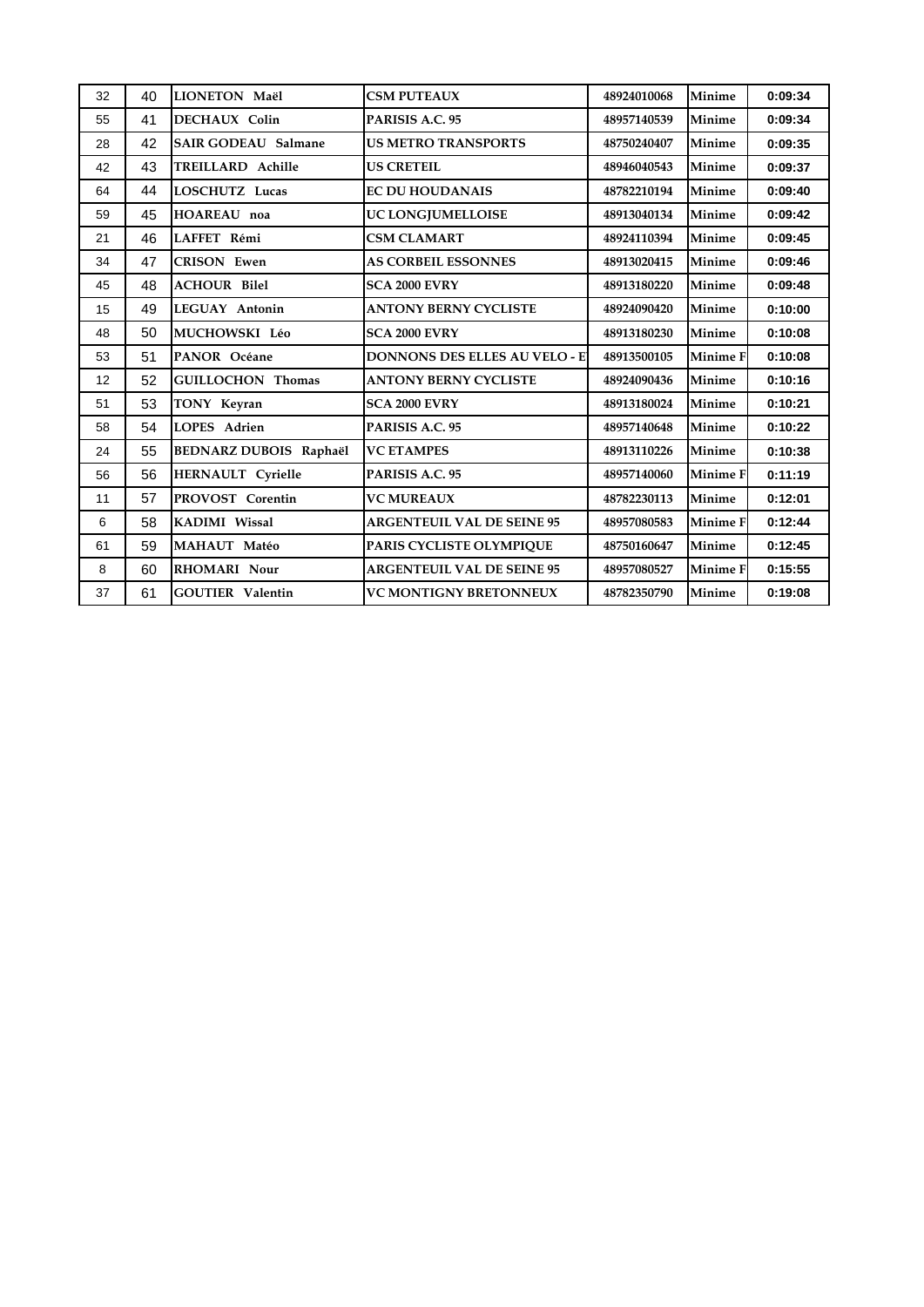### **CHALLENGE DES FRERES TDURGIS 1:03:25**

**Temps : Distance : 36 Km Moyenne: 34,06**

#### **TABLEAU DE CLASSEMENT Etape 2**

| <b>DOSS</b>    |                | <b>Place NOM et PRENOM</b>    | <b>ASSOCIATION</b>                         | <b>N° LICENCE</b> | CAT.          | <b>TEMPS</b> |
|----------------|----------------|-------------------------------|--------------------------------------------|-------------------|---------------|--------------|
| 33             | 3              | <b>BECCHIO Paul</b>           | <b>AS CORBEIL ESSONNES</b>                 | 48913020398       | Minime        | 1:03:25      |
| 52             | 4              | <b>MEUNIER</b> Denis          | <b>ROUE D'OR CONFLANAISE</b>               | 48782100379       | Minime        | 1:03:25      |
| 50             | 5              | PONS Baptiste                 | <b>SCA 2000 EVRY</b>                       | 48913180193       | Minime        | 1:03:25      |
| 43             | 6              | MOUTOUSSAMY Maxence           | <b>EC MONTGERON VIGNEUX</b><br>48913070126 |                   | Minime        | 1:03:25      |
| 2              | $\overline{7}$ | <b>CIREDERF Nil</b>           | <b>CC NOGENT / OISE</b>                    | 47600370535       | Minime        | 1:03:25      |
| 29             | 8              | CASSART Ethan                 | <b>CSM PUTEAUX</b>                         | 48924010385       | Minime        | 1:03:25      |
| 61             | 9              | MAHAUT Matéo                  | PARIS CYCLISTE OLYMPIQUE                   | 48750160647       | Minime        | 1:03:25      |
| 26             | 10             | <b>MESNARD</b> Augustin       | US METRO TRANSPORTS                        | 48750240354       | Minime        | 1:03:25      |
| 46             | 11             | <b>HEURTEFEU Ilan</b>         | <b>SCA 2000 EVRY</b>                       | 48913180105       | Minime        | 1:03:25      |
| 35             | 12             | D'AGOSTINO Mattéo             | <b>AS CORBEIL ESSONNES</b>                 | 48913020379       | Minime        | 1:03:25      |
| 10             | 13             | <b>SOUM</b> Martin            | TEAM CHATOU CYCLISME                       | 48782120177       | Minime        | 1:03:25      |
| 17             | 14             | <b>BARTOLINI Hugo</b>         | PEDALE COMBS LA VILLAISE                   | 48771040251       | Minime        | 1:03:25      |
| 36             | 15             | <b>MARQUES Rémy</b>           | <b>AS CORBEIL ESSONNES</b>                 | 48913020454       | Minime        | 1:03:25      |
| 54             | 16             | <b>BESCHE Evvan</b>           | PARISIS A.C. 95                            | 48957140667       | Minime        | 1:03:25      |
| 47             | 17             | LEFEVRE Quentin               | <b>SCA 2000 EVRY</b>                       | 48913180198       | Minime        | 1:03:25      |
| 25             | 18             | <b>CHAMPION Lucas</b>         | <b>US METRO TRANSPORTS</b>                 | 48750240300       | Minime        | 1:03:25      |
| 28             | 19             | <b>SAIR GODEAU Salmane</b>    | <b>US METRO TRANSPORTS</b>                 | 48750240407       | Minime        | 1:03:25      |
| 41             | 20             | <b>TRAN</b> Gabriel           | TEAM 94 CYCLING                            | 48946010210       | Minime        | 1:03:25      |
| 63             | 21             | <b>BOSCHER Louis</b>          | PARISIS A.C. 95                            | 48957140563       | Minime        | 1:03:25      |
| 45             | 22             | <b>ACHOUR Bilel</b>           | <b>SCA 2000 EVRY</b>                       | 48913180220       | Minime        | 1:03:32      |
| 40             | 23             | SYNGUELAKIS Gabriel           | TEAM 94 CYCLING                            | 48946010257       | Minime        | 1:03:34      |
| 4              | 24             | EL FILALI Yoan                | <b>ARGENTEUIL VAL DE SEINE 95</b>          | 48957080562       | Minime        | 1:03:34      |
| 20             | 25             | FOMOA Jeremy                  | CSM CLAMART                                | 48924110541       | Minime        | 1:03:34      |
| 19             | 26             | <b>BOUVIER Thomas</b>         | CSM CLAMART                                | 48924110372       | Minime        | 1:03:34      |
| 60             | 27             | <b>DIFFIS HERISSON Arthur</b> | OC GIF VTT                                 | 48913330084       | Minime        | 1:03:34      |
| 3              | 28             | <b>CHANTEREAUX Noa</b>        | <b>ARGENTEUIL VAL DE SEINE 95</b>          | 48957080521       | Minime        | 1:03:40      |
| 55             | 29             | <b>DECHAUX Colin</b>          | PARISIS A.C. 95                            | 48957140539       | Minime        | 1:03:40      |
| 16             | 30             | PATRY Adrien                  | <b>CC IGNY PALAISEAU 91</b>                | 48913050082       | Minime        | 1:03:40      |
| 57             | 31             | <b>LAVAUD Flavien</b>         | PARISIS A.C. 95                            | 48957140224       | Minime        | 1:03:40      |
| 18             | 32             | DESCROIX Thibaud              | A. SOISY ENGHIEN LA BARRE                  | 48957130309       | Minime        | 1:03:40      |
| 27             | 33             | ROLLAND Timothé               | <b>US METRO TRANSPORTS</b>                 | 48750240411       | Minime        | 1:03:42      |
| 5              | 34             | FONTAINE Julian               | <b>ARGENTEUIL VAL DE SEINE 95</b>          | 48957080518       | Minime        | 1:03:45      |
| 21             | 35             | LAFFET Rémi                   | <b>CSM CLAMART</b>                         | 48924110394       | <b>Minime</b> | 1:03:48      |
| 9              | 36             | <b>NORMAND Louis</b>          | <b>TEAM CHATOU CYCLISME</b>                | 48782120206       | Minime        | 1:03:48      |
| 14             | 37             | <b>LE DANG</b> Stephen Huy    | <b>ANTONY BERNY CYCLISTE</b>               | 48924090300       | Minime        | 1:04:02      |
| 64             | 38             | <b>LOSCHUTZ Lucas</b>         | <b>EC DU HOUDANAIS</b>                     | 48782210194       | Minime        | 1:04:52      |
| 59             | 39             | HOAREAU noa                   | UC LONGJUMELLOISE                          | 48913040134       | Minime        | 1:05:21      |
| $\overline{7}$ | 40             | REIS Ryan                     | <b>ARGENTEUIL VAL DE SEINE 95</b>          | 48957080522       | Minime        | 1:05:33      |
| 34             | 41             | <b>CRISON Ewen</b>            | <b>AS CORBEIL ESSONNES</b>                 | 48913020415       | Minime        | 1:05:48      |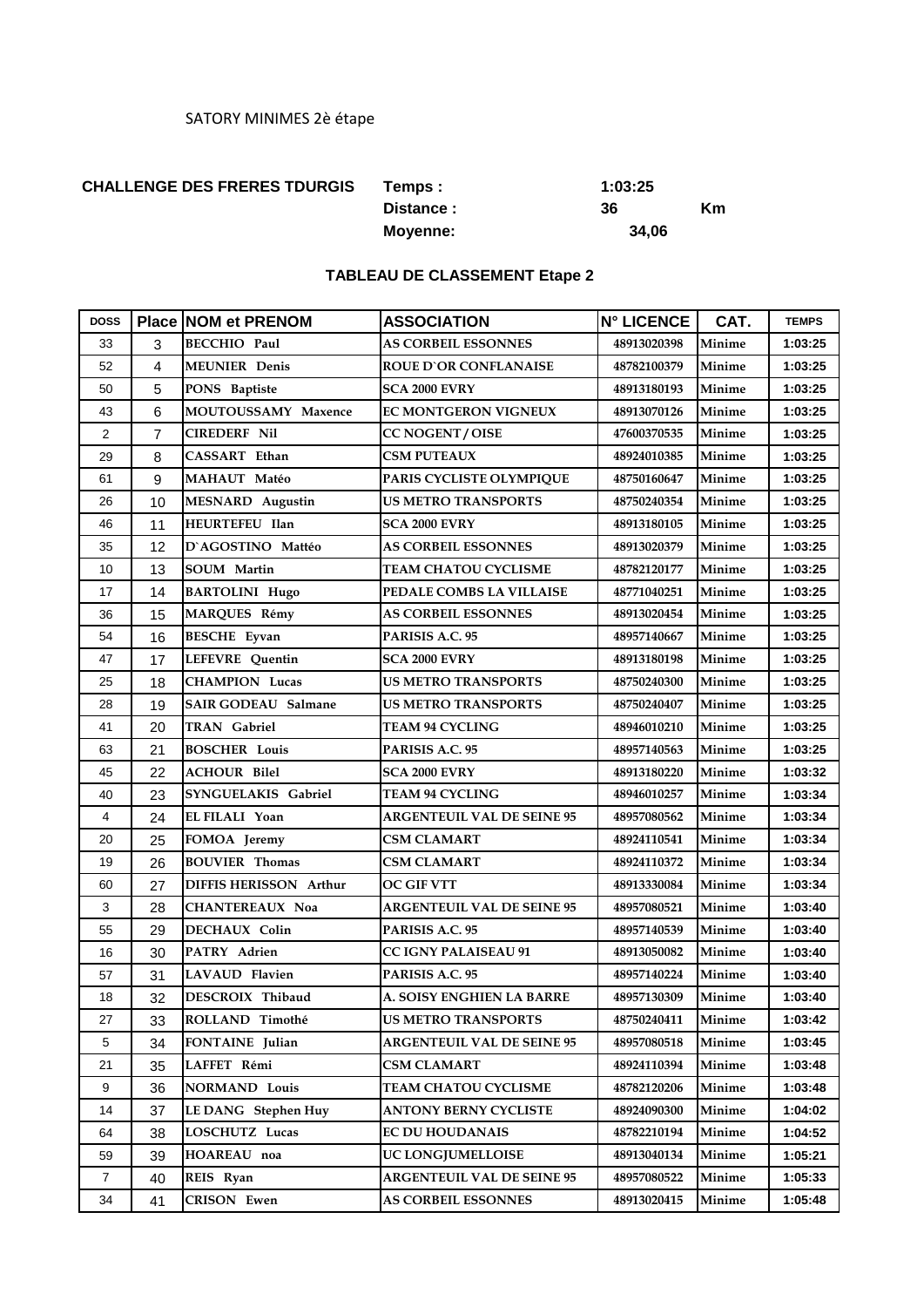| 49                | 42 | NAINAM Ilhan                  | <b>SCA 2000 EVRY</b>                 | 48913180237 | <b>Minime</b>   | 1:06:44 |
|-------------------|----|-------------------------------|--------------------------------------|-------------|-----------------|---------|
| 32                | 43 | LIONETON Maël                 | <b>CSM PUTEAUX</b>                   | 48924010068 | <b>Minime</b>   | 1:08:10 |
| 48                | 44 | MUCHOWSKI Léo                 | <b>SCA 2000 EVRY</b>                 | 48913180230 | Minime          | 1:08:34 |
| 44                | 45 | <b>SIMON LAVALLEY Mathis</b>  | <b>EC MONTGERON VIGNEUX</b>          | 48913070354 | <b>Minime</b>   | 1:08:44 |
| 15                | 46 | LEGUAY Antonin                | <b>ANTONY BERNY CYCLISTE</b>         | 48924090420 | <b>Minime</b>   | 1:09:13 |
| 38                | 47 | KHATALI Ismael                | <b>TEAM 94 CYCLING</b>               | 48946010244 | Minime          | 1:09:21 |
| 51                | 48 | TONY Keyran                   | <b>SCA 2000 EVRY</b>                 | 48913180024 | <b>Minime</b>   | 1:09:25 |
| 53                | 49 | PANOR Océane                  | <b>DONNONS DES ELLES AU VELO - 1</b> | 48913500105 | <b>Minime F</b> | 1:09:25 |
| 31                | 50 | <b>DOLTAIRE Thomas</b>        | <b>CSM PUTEAUX</b>                   | 48924010344 | <b>Minime</b>   | 1:09:35 |
| 22                | 51 | <b>VERDIER Laouenan</b>       | <b>CSM CLAMART</b>                   | 48924110585 | Minime          | 1:10:00 |
| 56                | 52 | <b>HERNAULT Cyrielle</b>      | PARISIS A.C. 95                      | 48957140060 | <b>Minime F</b> | 1:10:41 |
| 37                | 53 | <b>GOUTIER Valentin</b>       | <b>VC MONTIGNY BRETONNEUX</b>        | 48782350790 | Minime          | 1:12:05 |
| 24                | 54 | <b>BEDNARZ DUBOIS Raphaël</b> | <b>VC ETAMPES</b>                    | 48913110226 | Minime          | 1:15:09 |
| $12 \overline{ }$ | 55 | <b>GUILLOCHON Thomas</b>      | <b>ANTONY BERNY CYCLISTE</b>         | 48924090436 | <b>Minime</b>   | 1:20:09 |
| 11                | 56 | PROVOST Corentin              | <b>VC MUREAUX</b>                    | 48782230113 | <b>Minime</b>   | 1:22:53 |
| 6                 | 57 | <b>KADIMI</b> Wissal          | <b>ARGENTEUIL VAL DE SEINE 95</b>    | 48957080583 | <b>Minime F</b> | 1:29:04 |
| 8                 | 58 | <b>RHOMARI Nour</b>           | <b>ARGENTEUIL VAL DE SEINE 95</b>    | 48957080527 | <b>Minime F</b> | 1:30:17 |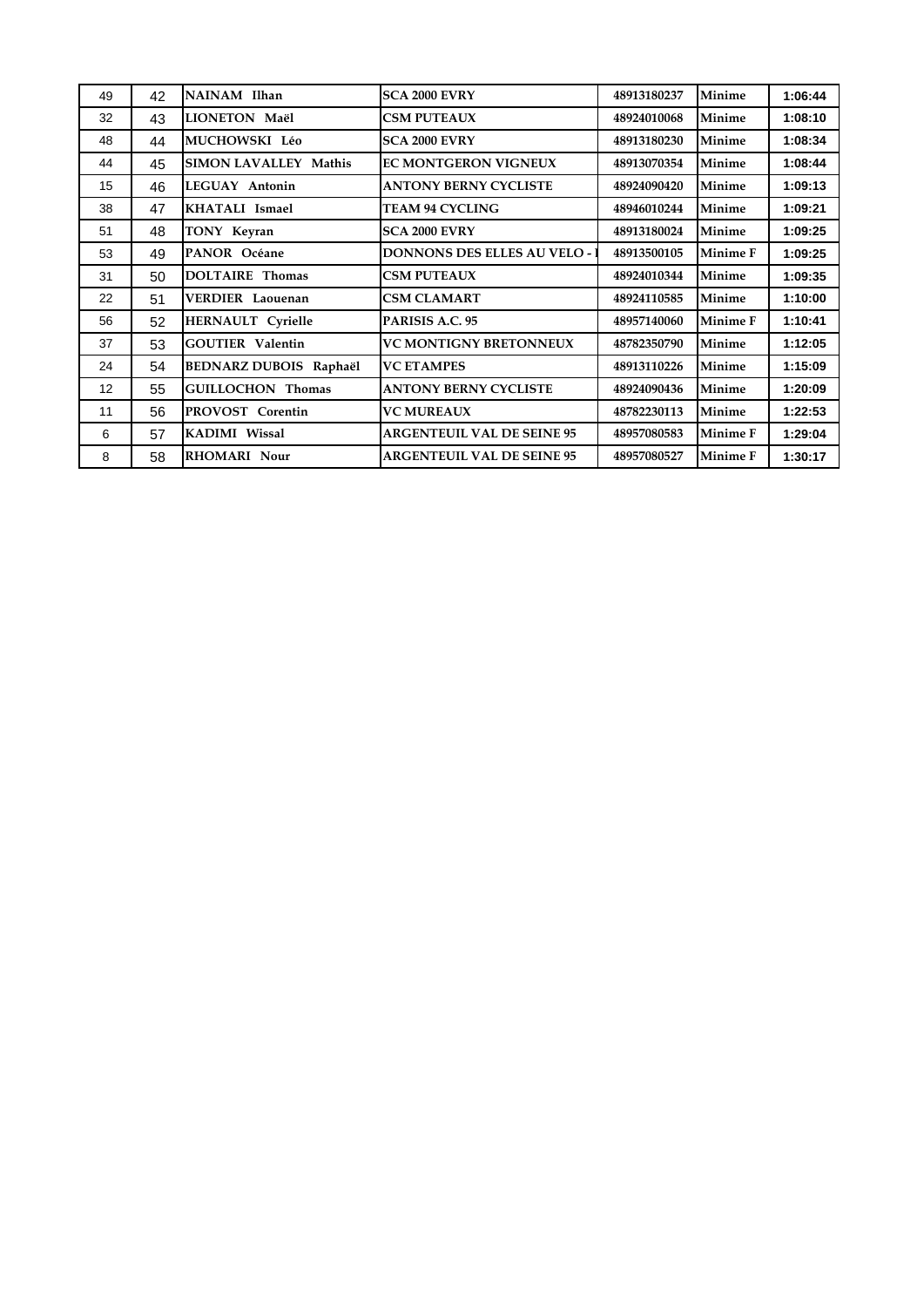

**04/06/2022**

# **Partants : 62**

**Classés : 58**

# **Classement épreuve**

| Organisateur:  |                         |                               |                                     |                  |       |                |              |
|----------------|-------------------------|-------------------------------|-------------------------------------|------------------|-------|----------------|--------------|
| <b>Rg</b>      | <b>Dos</b>              | <b>NOM Prénom</b>             | <b>Equipe</b>                       | <b>Catégorie</b> | S/Cat | <b>Sexe</b>    | <b>Temps</b> |
| 1              | 1                       | <b>DESGROUAS Tristan</b>      | UV NEUBOURG                         | Minime           |       | H              | 1:11:28      |
| $\overline{c}$ | 33                      | <b>BECCHIO PAUL</b>           | AS CORBEIL ESSONNES                 | Minime           |       | H              | 0:00:06      |
| 3              | 50                      | <b>PONS Baptiste</b>          | <b>SCA 2000 EVRY</b>                | Minime           |       | Н              | 0:00:10      |
| 4              | 54                      | <b>BESCHE Eyvan</b>           | PARISIS A.C. 95                     | Minime           |       | H              | 0:00:20      |
| 5              | 10                      | <b>SOUM Martin</b>            | TEAM CHATOU CYCLISME Minime         |                  |       | H              | 0:00:29      |
| 6              | $\overline{c}$          | <b>CIREDERF Nil</b>           | CC NOGENT / OISE                    | Minime           |       | Н              | 0:00:34      |
| $\overline{7}$ | 36                      | <b>MARQUES Rémy</b>           | AS CORBEIL ESSONNES                 | Minime           |       | н              | 0:00:38      |
| 8              | 26                      | <b>MESNARD Augustin</b>       | US METRO TRANSPORTS                 | Minime           |       | H              | 0:00:40      |
| 9              | 29                      | <b>CASSART Ethan</b>          | <b>CSM PUTEAUX</b>                  | Minime           |       | H              | 0:00:41      |
| 10             | 35                      | D'AGOSTINO Mattéo             | AS CORBEIL ESSONNES                 | Minime           |       | H              | 0:00:42      |
| 11             | 3                       | <b>CHANTEREAUX Noa</b>        | ARGENTEUIL VAL DE SEIN Minime       |                  |       | H              | 0:00:44      |
| 12             | 60                      | <b>DIFFIS HERISSON Arthur</b> | OC GIF VTT                          | Minime           |       | н              | 0:00:46      |
| 13             | 57                      | <b>LAVAUD Flavien</b>         | PARISIS A.C. 95                     | Minime           |       | H              | 0:00:50      |
| 14             | 52                      | <b>MEUNIER Denis</b>          | ROUE D'OR CONFLANAISEMinime         |                  |       | H              | Ĥ.           |
| 15             | 47                      | <b>LEFEVRE Quentin</b>        | <b>SCA 2000 EVRY</b>                | Minime           |       | Н              | 0:00:53      |
| 16             | 39                      | <b>LAMAILLE Johan</b>         | TEAM 94 CYCLING                     | Minime           |       | Н              | 0:00:56      |
| 17             | $\overline{\mathbf{4}}$ | EL FILALI YOANN               | <b>ARGENTEUIL VAL DE SEINMinime</b> |                  |       | н              | 0:00:59      |
| 18             | 17                      | <b>BARTOLINI Hugo</b>         | PEDALE COMBS LA VILLA Minime        |                  |       | H              | $\mathbf{H}$ |
| 19             | 18                      | <b>DESCROIX Thibaud</b>       | A. SOISY ENGHIEN LA BARMinime       |                  |       | H              | 0:01:00      |
| 20             | 63                      | <b>BOSCHER Louis</b>          | PARISIS A.C. 95                     | Minime           |       |                | 0:01:02      |
| 21             | 46                      | <b>HEURTEFEU llan</b>         | <b>SCA 2000 EVRY</b>                | Minime           |       | H              | 0:01:11      |
| 22             | 16                      | <b>PATRY Adrien</b>           | CC IGNY PALAISEAU 91                | Minime           |       | H              | 0:01:14      |
| 23             | 19                      | <b>BOUVIER Thomas</b>         | <b>CSM CLAMART</b>                  | Minime           |       | H              | 0:01:18      |
| 24             | 20                      | FOMOA Jeremy                  | <b>CSM CLAMART</b>                  | Minime           |       | H              | 0:01:19      |
| 25             | 41                      | <b>TRAN Gabriel</b>           | TEAM 94 CYCLING                     | Minime           |       | Н              | Ĥ.           |
| 26             | 25                      | <b>CHAMPION Lucas</b>         | US METRO TRANSPORTS Minime          |                  |       | Н              | 0:01:26      |
| 27             | 5                       | <b>FONTAINE Julian</b>        | ARGENTEUIL VAL DE SEINMinime        |                  |       | н              | 0:01:29      |
| 28             | 27                      | ROLLAND Timothé               | US METRO TRANSPORTS Minime          |                  |       | H              | 0:01:32      |
| 29             | 28                      | <b>SAIR GODEAU Salmane</b>    | US METRO TRANSPORTS Minime          |                  |       | H              | Ĥ.           |
| 30             | 40                      | <b>SYNGUELAKIS Gabriel</b>    | TEAM 94 CYCLING                     | Minime           |       | H              | 0:01:36      |
| 31             | 9                       | <b>NORMAND Louis</b>          | <b>TEAM CHATOU CYCLISME Minime</b>  |                  |       | $\overline{H}$ | 0:01:40      |
| 32             | 14                      | <b>LE DANG Stephen Huy</b>    | <b>ANTONY BERNY CYCLISTIMinime</b>  |                  |       | H              | 0:01:41      |
| 33             | 43                      | MOUTOUSSAMY Maxence           | EC MONTGERON VIGNEU Minime          |                  |       | H.             | 0:01:42      |
| 34             | 55                      | <b>DECHAUX Colin</b>          | PARISIS A.C. 95                     | Minime           |       | H.             | 0:01:46      |
| 35             | 45                      | <b>ACHOUR Bilel</b>           | <b>SCA 2000 EVRY</b>                | Minime           |       | н              | 0:01:52      |
| 36             | 21                      | LAFFET Rémi                   | <b>CSM CLAMART</b>                  | Minime           |       | н              | 0:02:05      |
| 37             | 64                      | <b>LOSCHUTZ Lucas</b>         | EC DU HOUDANAIS                     | Minime           |       |                | 0:03:04      |
| 38             | $\overline{7}$          | <b>REIS Ryan</b>              | ARGENTEUIL VAL DE SEINMinime        |                  |       | н              | 0:03:15      |
| 39             | 59                      | HOAREAU noa                   | UC LONGJUMELLOISE                   | Minime           |       | н              | 0:03:35      |
| 40             | 34                      | <b>CRISON Ewen</b>            | AS CORBEIL ESSONNES                 | Minime           |       | н              | 0:04:06      |
| 41             | 61                      | MAHAUT Matéo                  | PARIS CYCLISTE OLYMPIOMinime        |                  |       | н              | 0:04:42      |
| 42             | 49                      | <b>NAINAM ILHAN</b>           | <b>SCA 2000 EVRY</b>                | Minime           |       | н              | 0:04:49      |
| 43             | 32                      | <b>LIONETON Maël</b>          | <b>CSM PUTEAUX</b>                  | Minime           |       | H              | 0.06:16      |
| 44             | 38                      | <b>KHATALI Ismael</b>         | TEAM 94 CYCLING                     | Minime           |       | н              | 0:06:43      |
| 45             | 44                      | <b>SIMON LAVALLEY Mathis</b>  | EC MONTGERON VIGNEU Minime          |                  |       | н              |              |
|                |                         |                               |                                     |                  |       |                | 0:06:47      |
| 46             | 48                      | <b>MUCHOWSKI LEO</b>          | <b>SCA 2000 EVRY</b>                | Minime           |       | н              | 0:07:14      |
| 47             | 22                      | <b>VERDIER Laouenan</b>       | <b>CSM CLAMART</b>                  | Minime           |       | н              | 0:07:34      |
| 48             | 31                      | <b>DOLTAIRE Thomas</b>        | <b>CSM PUTEAUX</b>                  | Minime           |       | н              | 0:07:36      |
| 49             | 15                      | LEGUAY Antonin                | <b>ANTONY BERNY CYCLISTI Minime</b> |                  |       | н              | 0:07:45      |
| 50             | 53                      | PANOR Océane                  | DONNONS DES ELLES AU Minime         |                  |       | D              | 0:08:05      |
| 51             | 51                      | <b>TONY Keyran</b>            | SCA 2000 EVRY                       | Minime           |       | н              | 0:08:18      |